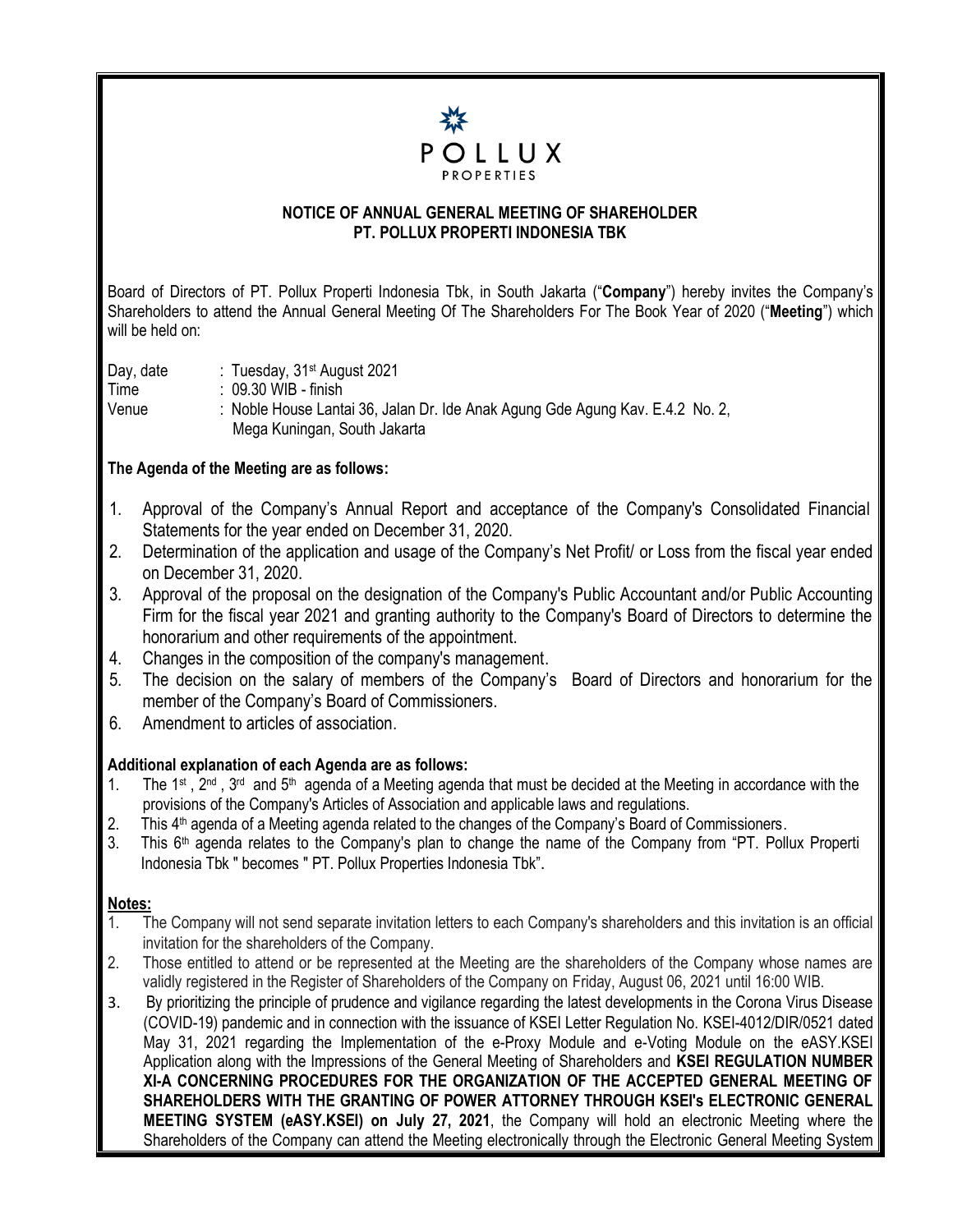application with the link https://easy.ksei .co.id/egken(eASY.KSEI) provided by KSEI.

- 4. With reference to the Financial Services Authority Regulation No. 15/POJK.04/2020 concerning the Plan to Organize the General Meeting of Shareholders of a Public Company and NO.16/POJK.04/2020 Regarding the Electronic General Meeting of Shareholders of a Public Company, the implementation of the Meeting is adjusted to be as follows:
	- a. Shareholders of the Company may attend the Meeting electronically or physically.
	- b. Shareholders who attend the Meeting electronically or by giving power of attorney through the KSEI Electronic General Meeting System ("eASY.KSEI") Facility with the following procedure:
		- Shareholders must first be registered in the KSEI Securities Ownership Reference Facility ("KSEI AKSes"). In the event that it has not been registered, Shareholders are requested to register through the website [https://access.ksei.co.id](https://access.ksei.co.id/)
		- For registered Shareholders, power of attorney is given in eASY.KSEI through the website https://easy.ksei.co.id ("e-Proxy").
		- Shareholders can declare their power of attorney and vote, change the appointment of the Proxy and/or vote choice for the Meeting Agenda, or revoke the power of attorney, from the date of the Invitation to the Meeting until no later than 1 (one) business day prior to the date of the Meeting at 12:00 WIB.
	- c. The registration process for Shareholders who will attend the Meeting electronically to give e-voting through eASY .KSEI should pay attention to the following matters:
		- 1. The shareholders listed below must register their attendance electronically in eASY.KSEI on the date of the Meeting from 09:00 WIB to 09.25 WIB:
			- a) The Shareholders of local individual who have not provided a declaration of presence or power of attorney in eASY.KSEI until the specified time limit and wish to attend the Meeting electronically.
			- b) Local individual type shareholders who have given a declaration of attendance, but have not yet made their vote in eASY.KSEI until the specified time limit and wish to attend the Meeting electronically.
			- c) Proxy of Shareholders who have given power of attorney to Independent Representatives or Individual Representatives, but have not determined their voting choices in eASY.KSEI until the specified time limit.
			- d) Proxy from the Shareholders who have given power of attorney to the participant/intermediary (Custodian Bank or Securities Company) and have determined the voting options in eASY.KSEI until the specified time limit.
		- 2. Shareholders who have given a declaration of presence or power of attorney to the Independent Representative or Individual Representative and have determined the voting options for the Meeting Agenda in eASY.KSEI until the specified time limit, then the person concerned/his Proxy does not need to register attendance manually electronics in eASY.KSEI.
		- 3. Any delay or failure in the electronic registration process for any reason will result in the Shareholders or their Proxy not being able to attend the Meeting electronically, and their share ownership will not be counted as a quorum of attendance.
		- 4. Guidelines for registration, registration, use and further explanation regarding eASY.KSEI and KSEI AKSes can be found on the website https://easy.ksei.co.id and/or the website https://access.ksei.co. id.
	- d. The Company urges the Shareholders of the Company who are entitled to attend the Meeting to give power of attorney electronically to the representatives of the Company's Securities Administration Bureau ("Company Registrar"), namely PT Datindo Entrycom as the party appointed by the Company ("Independent Proxy") through eASY. KSEI at the link https://access.ksei.co.id provided by PT Kustodian Sentral Efek Indonesia from the Invitation to the Meeting until no later than 1 (one) working day before the Meeting, which is Monday, August 30 2021 until 16.00 WIB;
	- e. In addition to the electronic power of attorney above, Shareholders who are entitled to attend the Meeting can also provide a written power of attorney conventionally. In this regard, Shareholders must download the power of attorney form contained on the Company's website https://pollux.co.id/. A copy of the power of attorney can be sent to e-mail DM@datindo.com, and the original of the power of attorney must be sent along with its completeness through the Company's Registrar: PT. Datindo Entrycom, Jl. Hayam Wuruk No. 28, Jakarta 10120, Indonesia Up. Data Management Department no later than August 26 2021 (3 (three) working days before the Meeting).
- 5. If the Shareholders or their Proxies will physically attend the Meeting, then individual Shareholders are required to submit a photocopy of their Identity Card or other valid identification to the Meeting officer before entering the Meeting room. Shareholders in the form of legal entities ("Legal Entity Shareholders") are